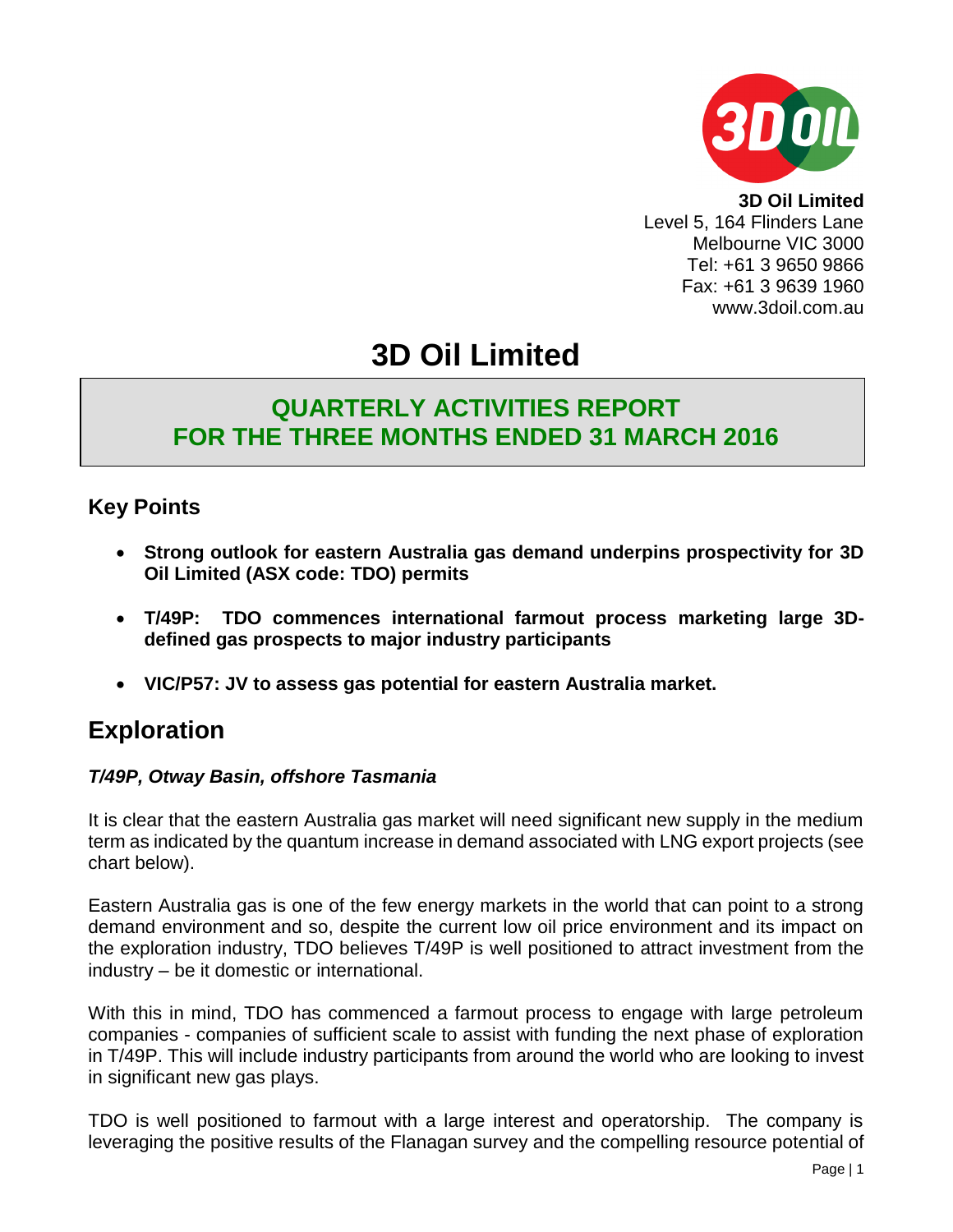Flanagan and the permit to attract the best possible farmin terms for future exploration drilling and seismic in this highly prospective gas exploration area. Priority will be given to ensure the drilling of the Flanagan Prospect as soon as practically possible.



*Northern T/49P prospects and leads showing nearby Otway Basin gas fields*

TDO's estimate for Prospective Resources in T/49P is 6.82 TCF (best estimate) with the Flanagan Prospect alone 1.38 TCF (best estimate). The Flanagan feature is defined on stateof-the-art 3D seismic and represents an exciting ready-to-drill prospect which is considered to be an analogue, albeit larger, to the adjacent Thylacine gas field.



*LNG exports dominate eastern Australia gas demand creating market opportunity for suppliers Source: AEMO*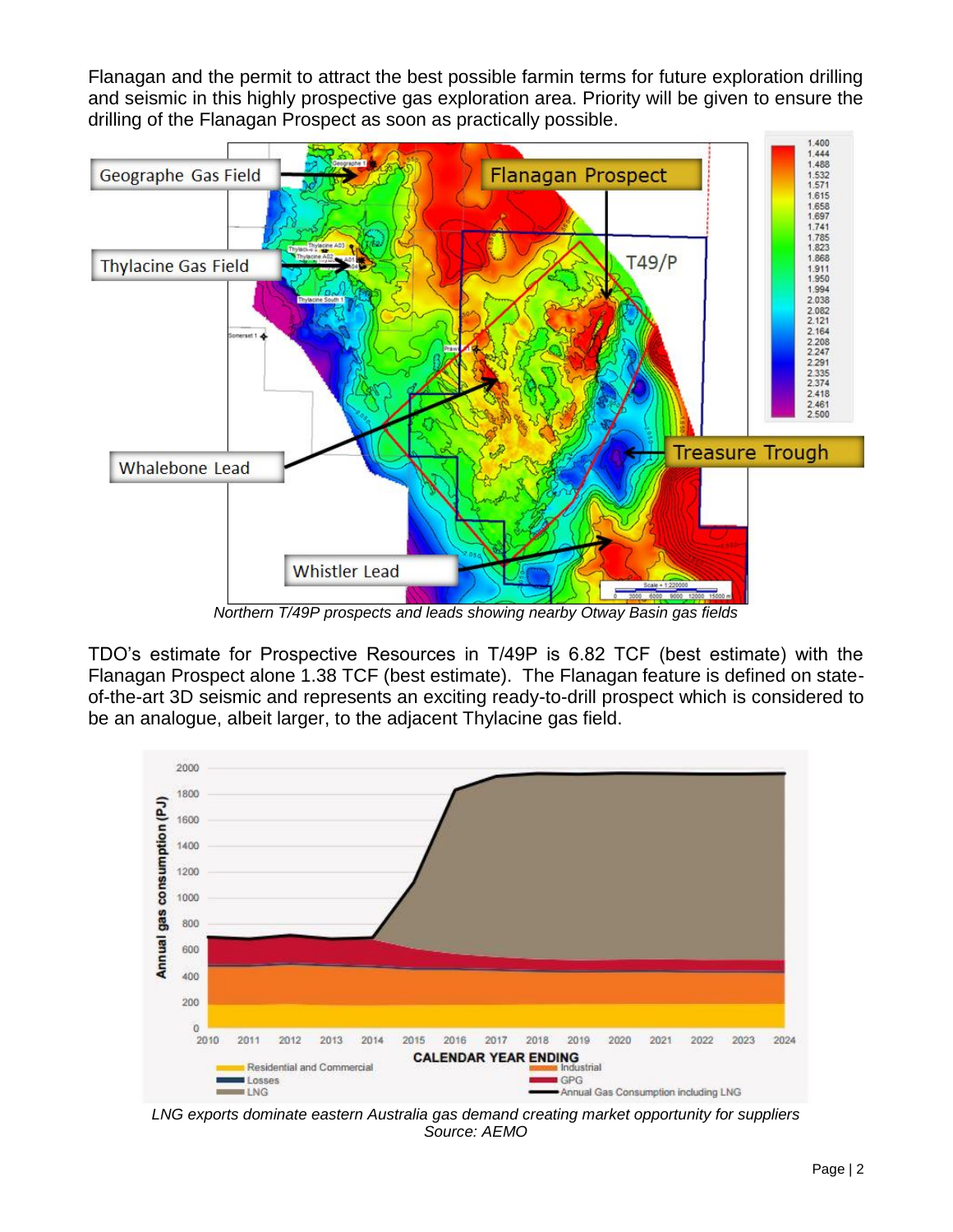#### *T/49P Background*

*In the T/49P permit TDO holds a 70% interest and operatorship in joint venture with Beach Energy (30%). The permit is now in Year 3 having met the Year 2 permit commitment with the acquisition and processing of the Flanagan 3D seismic survey. An application for suspension and extension of Year 3 to allow finalisation of permit mapping has been submitted to NOPTA.*

*T/49P is located immediately southeast of the largest producing gas field in the Otway Basin and contains a number of prospective features for gas exploration. It covers an area of 4,960 km<sup>2</sup>in water depths generally no greater than 100m. The north of the permit is now covered by 974 km<sup>2</sup> of modern 3D seismic, while the area to the south remains lightly explored covered by a broad grid of 2D seismic data of varying vintages. Only two early exploration wells have been drilled in the permit (in 1967 and 1970) and the region has largely been overlooked by the industry despite the proximity of the Thylacine and Geographe producing gas fields.*

*TDO's view of the potential for gas discoveries in this permit has been strongly supported by the new 3D seismic data which significantly improves prospect imaging and provides greater detail of the geology. Good indications of reservoir and seal units analogous to the neighbouring Thylacine and Geographe fields are evident from the data. Within this region gas accumulations are typically associated with seismic amplitude anomalies, including at Thylacine and Geographe. TDO has identified similar seismic amplitude anomalies on the Flanagan 3D seismic data set. These amplitude anomalies increase the prospectivity for gas, particularly within the Flanagan Prospect area, although the extent to which these anomalies indicate the presence of gas will be the focus of further interpretation and analysis.*

*T/49P has significant resource potential beyond the Flanagan Prospect, with an additional 5 leads identified and mapped across the whole permit. The permit has the potential to become a substantial new gas province which could provide a valuable contribution to the east coast gas market.*

#### *VIC/P57, Gippsland Basin, offshore Victoria*

TDO has a 24.9% interest in the VIC/P57 exploration permit in the offshore Gippsland Basin.

The permit has entered Year 4 for which the commitment is for geological and geophysical studies. Significant prospectivity remains in the VIC/P57 permit and the joint venture will now re-focus its technical programme towards gas exploration to potential serve the tight eastern states wholesale natural gas market.

#### **TDO Petroleum Tenement Holdings**

| <b>Tenement and</b><br>Location                  | <b>TDO beneficial</b><br>interest at 31Dec15 | <b>Beneficial interest</b><br>acquired /<br>(disposed) | <b>TDO beneficial</b><br>interest at 31Mar16 |
|--------------------------------------------------|----------------------------------------------|--------------------------------------------------------|----------------------------------------------|
| VIC/P57 offshore<br>Gippsland Basin,<br>Victoria | 24.9%                                        | nil                                                    | 24.9%                                        |
| T/49P offshore<br>Otway Basin,<br>Tasmania       | 70%                                          | nil                                                    | 70%                                          |

As at 31 March 2016, TDO petroleum tenement holdings were: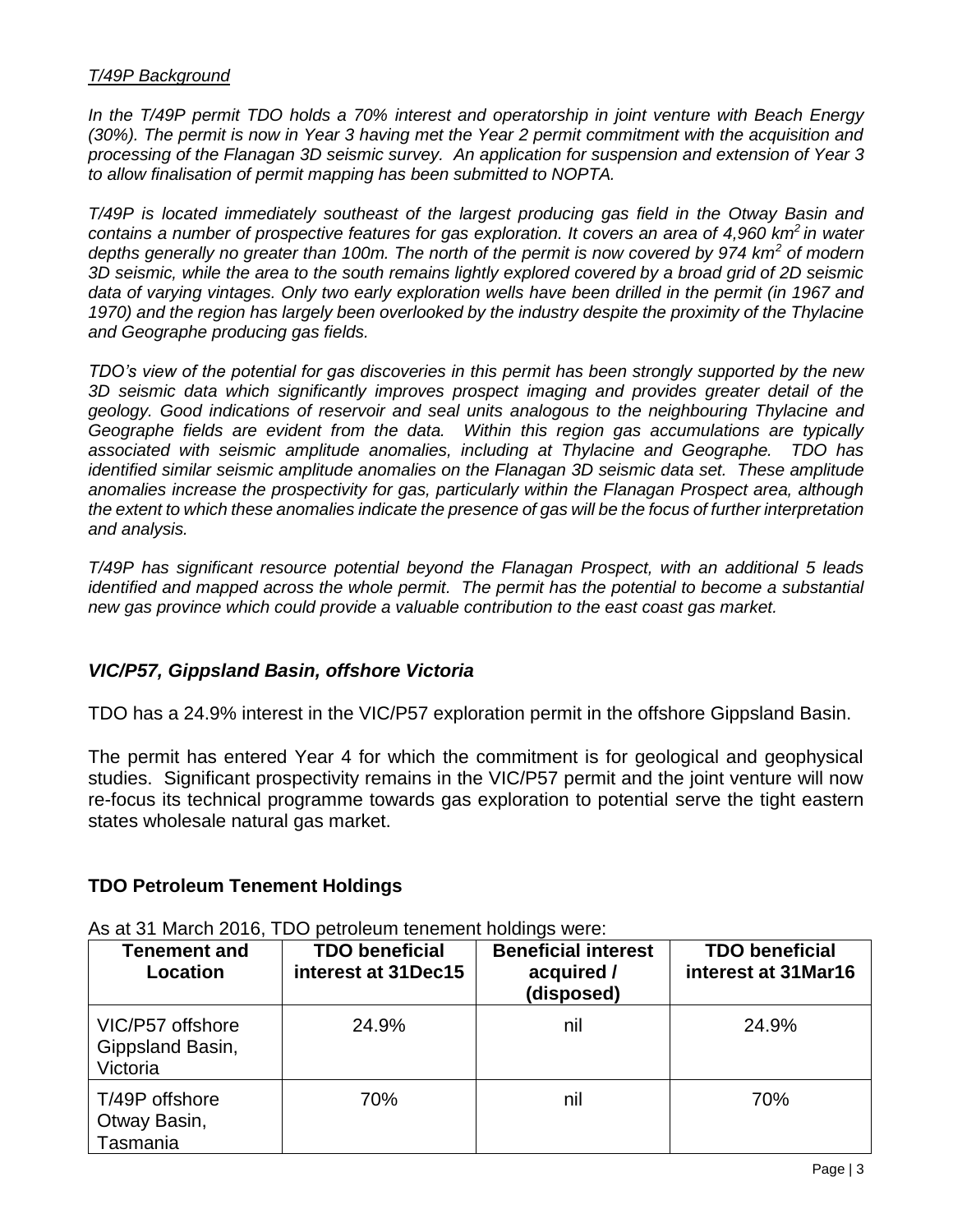# **Appendix 5B**

*Rule 5.3*

# **Mining exploration entity quarterly report**

Introduced 1/7/96. Origin: Appendix 8. Amended 1/7/97, 1/7/98, 30/9/2001 , 01/06/10.

|            | Name of entity                                        |                                   |                     |
|------------|-------------------------------------------------------|-----------------------------------|---------------------|
|            | <b>3D OIL LIMITED</b>                                 |                                   |                     |
| <b>ABN</b> |                                                       | Quarter ended ("current quarter") |                     |
|            | 40 105 597 279                                        | 31 March 2016                     |                     |
|            |                                                       |                                   |                     |
|            | <b>Consolidated statement of cash flows</b>           |                                   |                     |
|            |                                                       | Current quarter                   | Year to date        |
|            | Cash flows related to operating activities            | \$A                               | $(9$ months)<br>\$A |
| 1.1        | Receipts from product sales and related debtors       |                                   |                     |
| 1.2        | Payments for                                          |                                   |                     |
|            | (a) exploration and evaluation (net of refunds)       | (3,168,309)                       | (3,525,369)         |
|            | (b) development                                       |                                   |                     |
|            | (c) production                                        |                                   |                     |
|            | (d) administration<br>Dividends received              | (502, 188)                        | (1,304,703)         |
| 1.3<br>1.4 | Interest and other items of a similar nature received |                                   |                     |
|            |                                                       | 14,019                            | 57,069              |
| 1.5        | Interest and other costs of finance paid              |                                   |                     |
| 1.6        | Income taxes paid                                     |                                   |                     |
| 1.7        | R&D Tax Rebate                                        |                                   |                     |
| 1.8        | Refund of expenditure from Joint Venture              |                                   |                     |
|            | <b>Net Operating Cash Flows</b>                       | (3,656,478)                       | (4,773,003)         |
|            |                                                       |                                   |                     |
|            | Cash flows related to investing activities            |                                   |                     |
| 1.8        | Payment for purchases of:<br>(a) prospects/farmins    |                                   |                     |
|            | (b) equity investments                                |                                   |                     |
|            | (c) other fixed assets                                |                                   | (70, 338)           |
|            |                                                       |                                   |                     |
| 1.9        | Proceeds from sale of:                                |                                   |                     |
|            | (a) prospects/farmin                                  |                                   |                     |
|            | (b) equity investments                                |                                   |                     |
| 1.10       | (c) other fixed assets<br>Loans to other entities     |                                   |                     |
| 1.11       | Loans repaid by other entities                        |                                   |                     |
| 1.12       | Other (provide details if material)                   |                                   |                     |
|            |                                                       |                                   |                     |
|            | Net investing cash flows                              |                                   | (70, 338)           |
| 1.13       | Total operating and investing cash flows (carried     |                                   |                     |
|            | forward)                                              | (3,656,478)                       | (4,843,341)         |

<sup>+</sup> See chapter 19 for defined terms.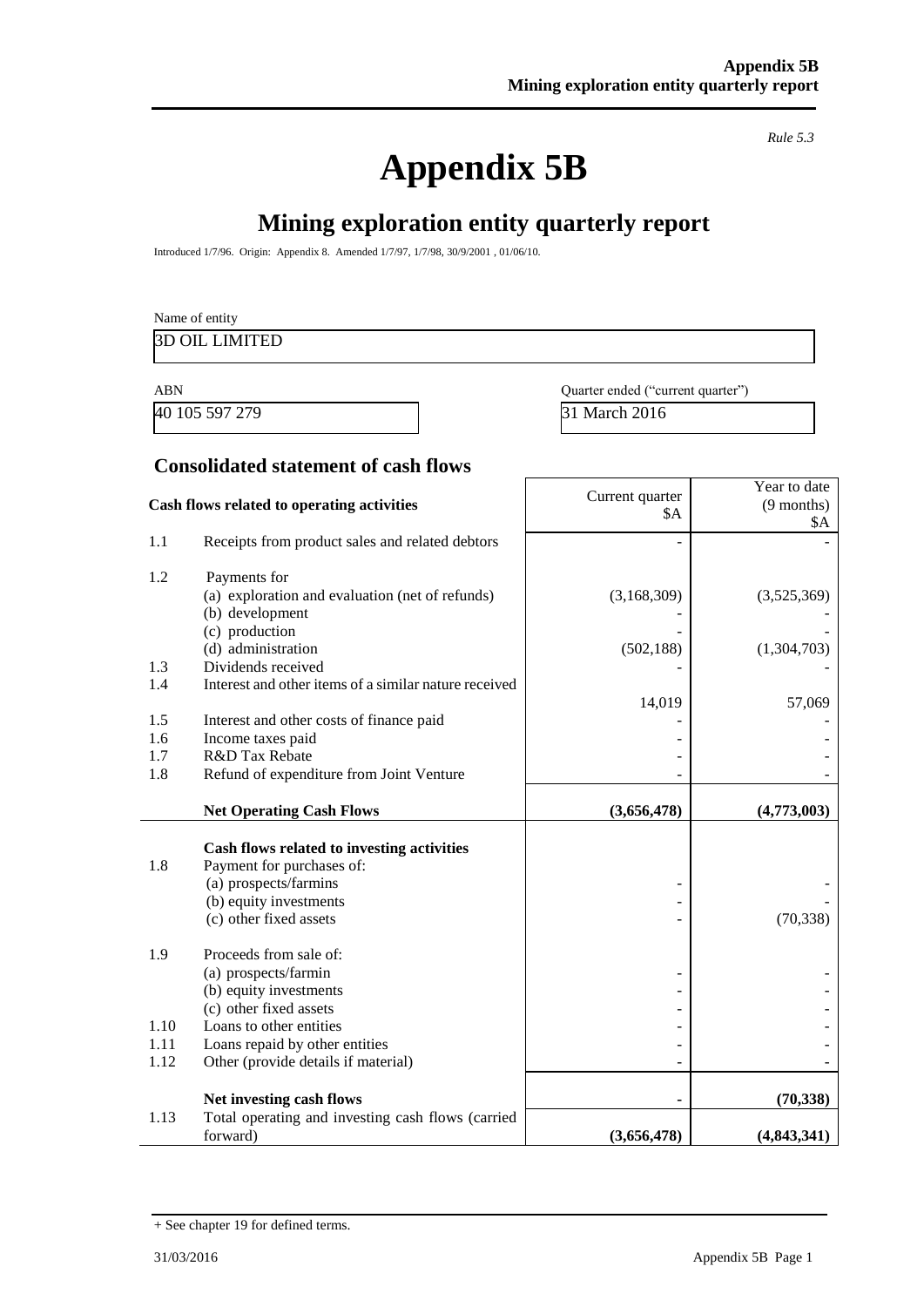| 1.13 | Total operating and investing cash flows   |             |             |
|------|--------------------------------------------|-------------|-------------|
|      | (brought forward)                          | (3,656,478) | (4,843,341) |
|      | Cash flows related to financing activities |             |             |
| 1.14 | Proceeds from issues of shares             |             |             |
| 1.15 | Proceeds from sale of forfeited shares     |             |             |
| 1.16 | Proceeds from borrowings                   |             |             |
| 1.17 | Repayment of borrowings                    |             |             |
| 1.18 | Dividends paid                             |             |             |
| 1.19 | Other                                      |             |             |
|      | Net financing cash flows                   |             |             |
|      | Net increase (decrease) in cash held       | (3,656,478) | (4,843,341) |
| 1.20 | Cash at beginning of quarter/year to date  | 9,577,735   | 10,494,399  |
| 1.21 | Exchange rate adjustments to item 1.20     | (156, 161)  | 114,038     |
| 1.22 | Cash at end of quarter                     | 5,765,096   | 5,765,096   |

#### **Payments to directors of the entity and associates of the directors Payments to related entities of the entity and associates of the related entities**

|      |                                                                  | Current quarter<br>\$A |
|------|------------------------------------------------------------------|------------------------|
| 1.23 | Aggregate amount of payments to the parties included in item 1.2 | 182,917                |
| 1.24 | Aggregate amount of loans to the parties included in item 1.10   |                        |

1.25 Explanation necessary for an understanding of the transactions

Director's fees and salaries paid to directors during the March 2016 quarter.

#### **Non-cash financing and investing activities**

- 2.1 Details of financing and investing transactions which have had a material effect on consolidated assets and liabilities but did not involve cash flows
- 2.2 Details of outlays made by other entities to establish or increase their share in projects in which the reporting entity has an interest

Nil

-

<sup>+</sup> See chapter 19 for defined terms.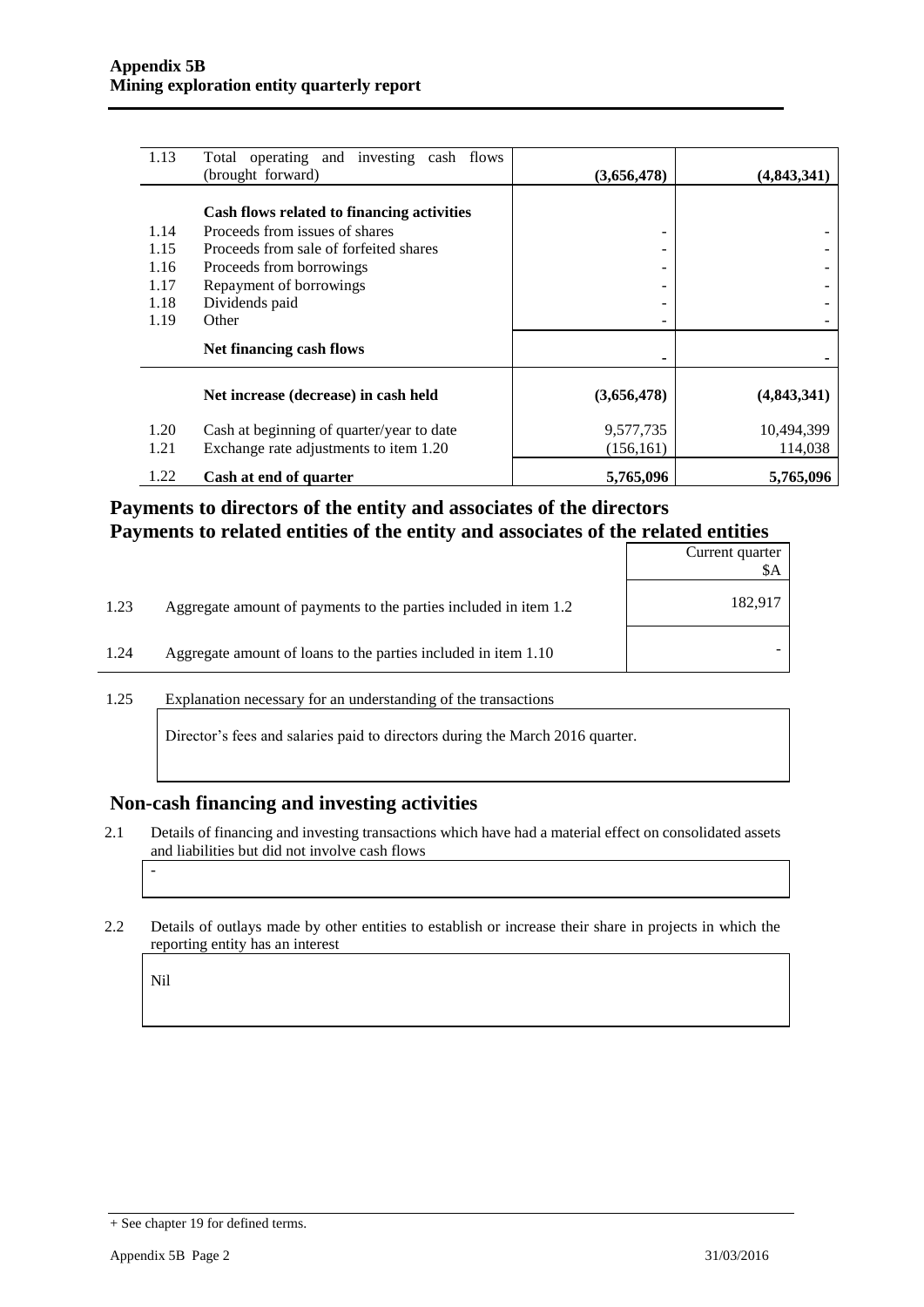#### **Financing facilities available**

*Add notes as necessary for an understanding of the position.*

|     |                             | Amount available<br>\$A'000 | Amount used<br>\$A'000 |
|-----|-----------------------------|-----------------------------|------------------------|
| 3.1 | Loan facilities             | -                           |                        |
| 3.2 | Credit standby arrangements | -                           |                        |

#### **Estimated cash outflows for next quarter**

|     | <b>Total</b>               | 1,800   |
|-----|----------------------------|---------|
| 4.4 | Administration             | 400     |
| 4.3 | Production                 | -       |
| 4.2 | Development                | -       |
| 4.1 | Exploration and evaluation | 1,400   |
|     |                            | \$A'000 |

# **Reconciliation of cash**

| Reconciliation of cash at the end of the quarter (as<br>shown in the consolidated statement of cash flows) to<br>the related items in the accounts is as follows. |                                                  | Current quarter<br>\$A'000 | Previous quarter<br>\$A'000 |
|-------------------------------------------------------------------------------------------------------------------------------------------------------------------|--------------------------------------------------|----------------------------|-----------------------------|
| 5.1                                                                                                                                                               | Cash on hand and at bank                         | 5,602                      | 9,415                       |
| 5.2                                                                                                                                                               | Deposits at call                                 | 116                        | 116                         |
| 5.3                                                                                                                                                               | Bank overdraft                                   |                            |                             |
| 5.4                                                                                                                                                               | Other – Bank Guarantee                           | 47                         |                             |
|                                                                                                                                                                   | <b>Total: Cash at end of quarter</b> (item 1.22) | 5,765                      | 9.578                       |

#### **Changes in interests in mining tenements**

|     |                                                                     | Tenement<br>reference | Nature of interest<br>(note (2)) | Interest at<br>beginning<br>of quarter | Interest at<br>end of<br>quarter |
|-----|---------------------------------------------------------------------|-----------------------|----------------------------------|----------------------------------------|----------------------------------|
| 6.1 | Interests in mining<br>tenements relinquished,<br>reduced or lapsed |                       |                                  |                                        |                                  |
| 6.2 | Interests in mining<br>tenements acquired or<br>increased           |                       |                                  |                                        |                                  |
| 6.3 | Interests in mining<br>tenements acquired or<br>increased           |                       |                                  |                                        |                                  |

<sup>+</sup> See chapter 19 for defined terms.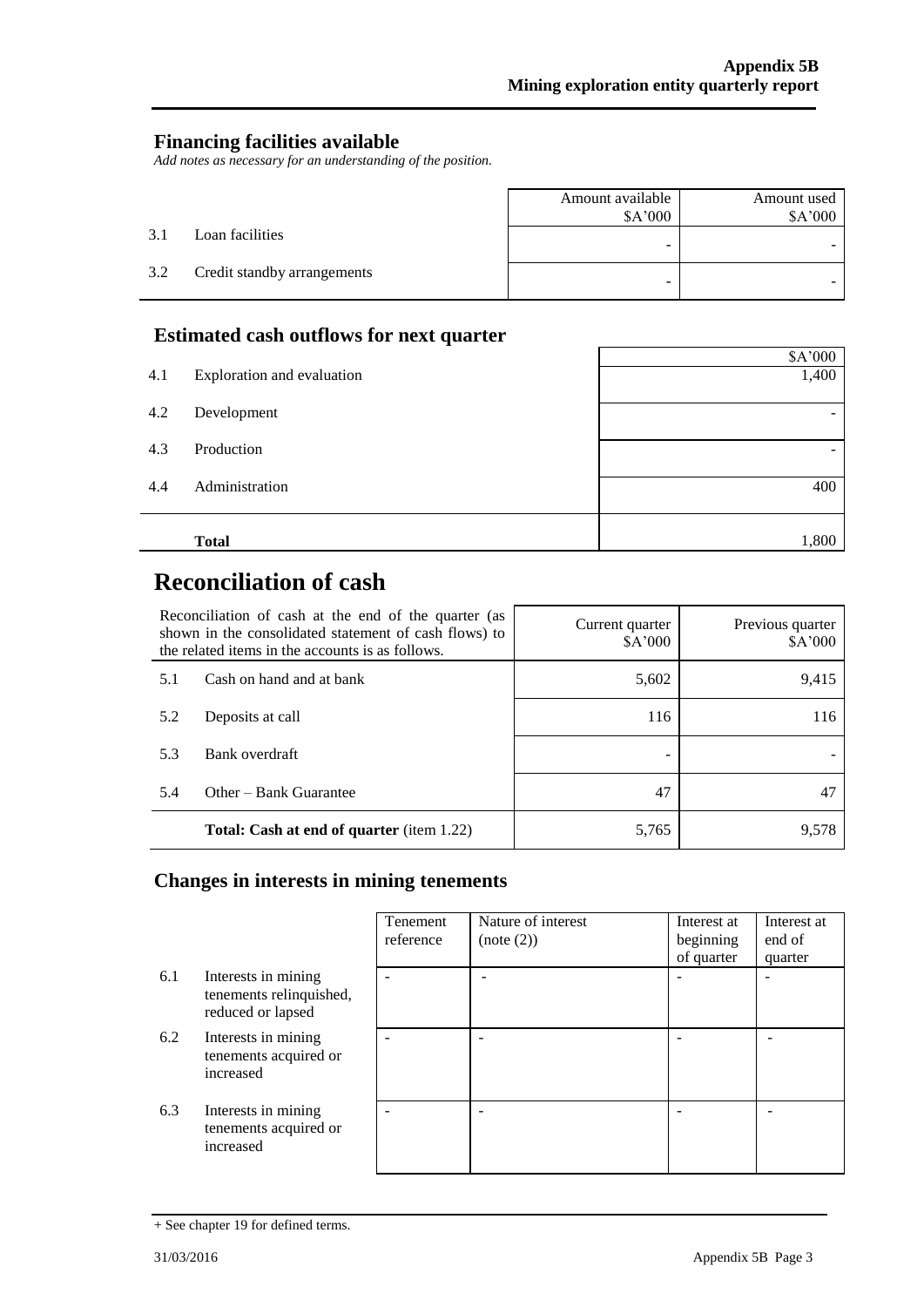#### **Issued and quoted securities at end of current quarter**

*Description includes rate of interest and any redemption or conversion rights together with prices and dates.*

|       |                                                                                                                                                | Total number                  | Number quoted            | Issue price per                                                                              | Amount paid up per                                                      |
|-------|------------------------------------------------------------------------------------------------------------------------------------------------|-------------------------------|--------------------------|----------------------------------------------------------------------------------------------|-------------------------------------------------------------------------|
|       |                                                                                                                                                |                               |                          | security (see note<br>$3)$ (cents)                                                           | security (see note 3)<br>(cents)                                        |
| 7.1   | Preference<br><sup>+</sup> securities<br>(description)                                                                                         |                               | ۰                        |                                                                                              |                                                                         |
| 7.2   | Changes during<br>quarter<br>(a) Increases<br>through issues<br>(b) Decreases<br>through returns of<br>capital, buy-backs,<br>redemptions      |                               |                          | ÷,                                                                                           |                                                                         |
| 7.3   | +Ordinary<br>securities                                                                                                                        | 237,523,000                   | 237,523,000              |                                                                                              |                                                                         |
| 7.4   | Changes during<br>quarter<br>(a) Increases<br>through issues<br>(b) Decreases<br>through returns of<br>capital, buy-backs<br>(c) Released from |                               |                          |                                                                                              |                                                                         |
|       | ASX restriction                                                                                                                                |                               |                          |                                                                                              |                                                                         |
| 7.5   | <sup>+</sup> Convertible debt<br>securities<br>(description)                                                                                   |                               |                          | L,                                                                                           |                                                                         |
| 7.6   | Changes during<br>quarter<br>(a) Increases<br>through issues<br>(b) Decreases<br>through securities<br>matured, converted                      |                               |                          |                                                                                              |                                                                         |
| 7.7   | <b>Options</b><br>(description and<br>conversion factor)                                                                                       | 300,000<br>250,000<br>400,000 |                          | Exercise price<br>\$0.11<br>\$0.12<br>\$0.08<br>Vesting on<br>satisfaction of<br>performance | Expiry date<br>30 November 2016<br>29 November 2016<br>30 November 2017 |
| 7.8   | Issued during<br>quarter                                                                                                                       | 2,107,000                     | $\overline{\phantom{0}}$ | hurdles                                                                                      | 23 December 2018                                                        |
| 7.9   | <b>Exercised</b> during<br>quarter                                                                                                             |                               | $\overline{\phantom{0}}$ | ۰                                                                                            |                                                                         |
| 7.10  | Expired/lapsed<br>during quarter                                                                                                               |                               | $\overline{\phantom{0}}$ | -                                                                                            |                                                                         |
| 317.1 | <b>Debentures</b><br>(totals only)                                                                                                             |                               | $\overline{\phantom{m}}$ | $\overline{\phantom{0}}$                                                                     |                                                                         |
| 7.12  | <b>Unsecured notes</b><br>(totals only)                                                                                                        |                               |                          |                                                                                              |                                                                         |

<sup>+</sup> See chapter 19 for defined terms.